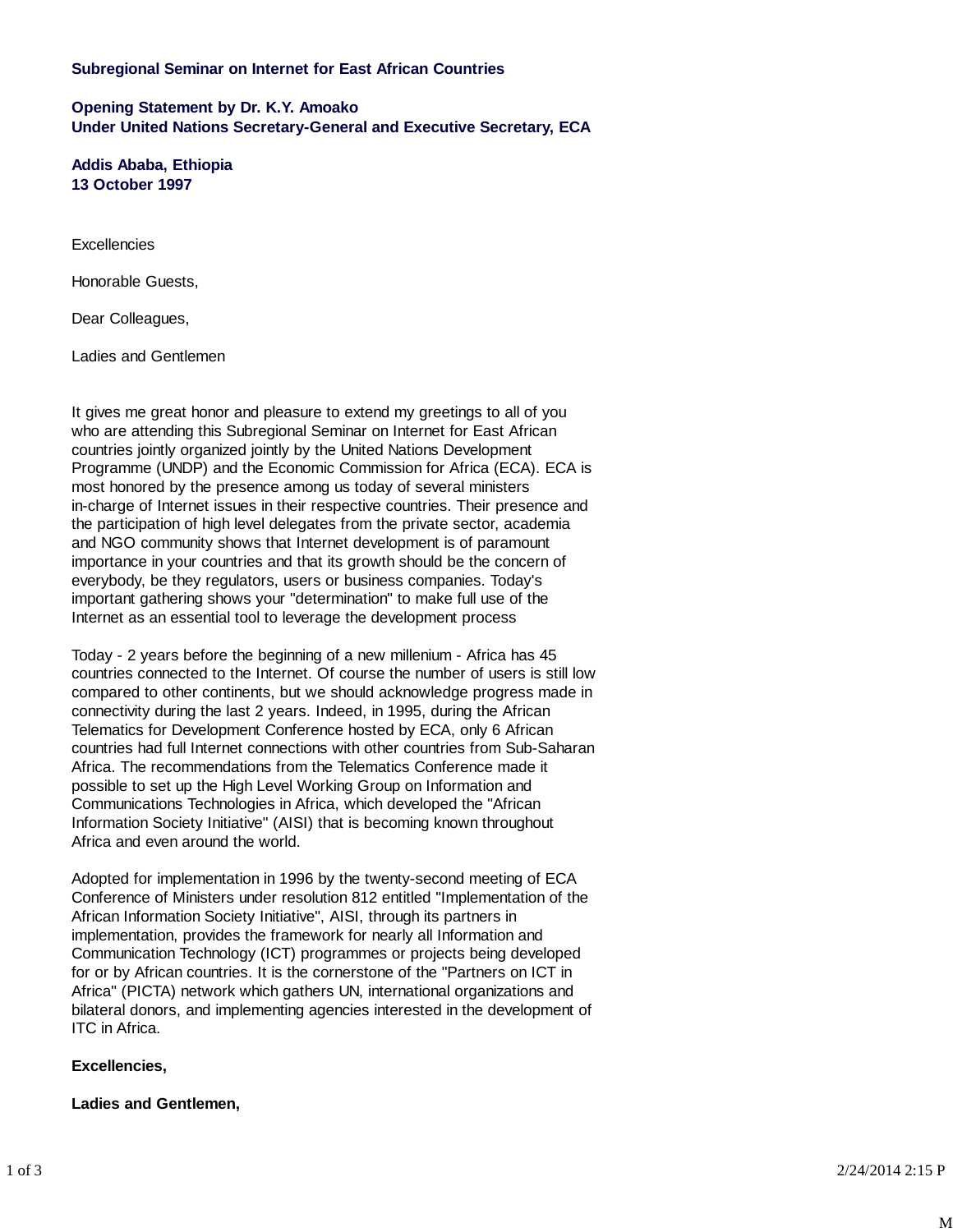The African Information Society Initiative has been referred to in various national development plans in African countries, and its main principles are guiding development partners in their operations in the continent. AISI has been also adopted in various subregional and regional fora, including the OAU Summit in Yaounde (1996), the African Regional Telecommunication Development Conference held in Abidjan (May 1996), the UNDP ministerial subregional seminars for Central African countries in Libreville (March 1997), and for West African Anglophone countries, in Abuja (April 1997). Last but not least, the objectives of AISI have been endorsed by the G7 Summit in Denver in May 1997.

In implementing AISI, ECA collaborates with various partners including UNDP, UNESCO, World Bank, IDRC, ITU, USAID, UNITAR, UNIDO, and FAO who are also coordinating their activities in the following areas: policy awareness, Internet connectivity, training of ICT professionals, development of national information and communication infrastructure plans, sector applications and content creation, democratizing information access, etc.

## **Excellencies,**

### **Ladies and Gentlemen,**

I understand that this seminar is the fifth of its kind (after Abidjan, Bissau, Libreville, and Abuja) to be organized by UNDP to discuss Internet issues in Africa. I congratulate UNDP for this type of initiative and hope that the follow up activities which were discussed with ECA will materialize by the end of the year, so as to connect all African countries by 1998, not only in the capital cities but also at the community level and in the rural areas. Indeed the African Internet Initiative project, which was jointly developed by UNDP and ECA, sets the path for a long term and fruitful cooperation between the two organizations and African countries.

### **Excellencies,**

### **Ladies and Gentlemen,**

Africa should not be left out from the information revolution; the world is changing because of ICT development, and information has become another factor of production just as land, labour and capital. The role of information in the development process cannot be over emphasized, and it becomes more crucial when it comes to economic integration and networking, where decision makers need to have access to accurate and timely information to enable them to make wise and appropriate decisions. Hence electronic networks are needed not only to assist decision making at the national level but also to boost African regional cooperation and integration.

### **Excellencies,**

### **Ladies and Gentlemen,**

Among the different issues you may wish to consider :

- how can African telecommunications adapt at the technical level - especially in view of the rapidly changing technologies for Internet - as well as at the organizational and regulatory levels, in order to be able to face the challenges of the new information era.